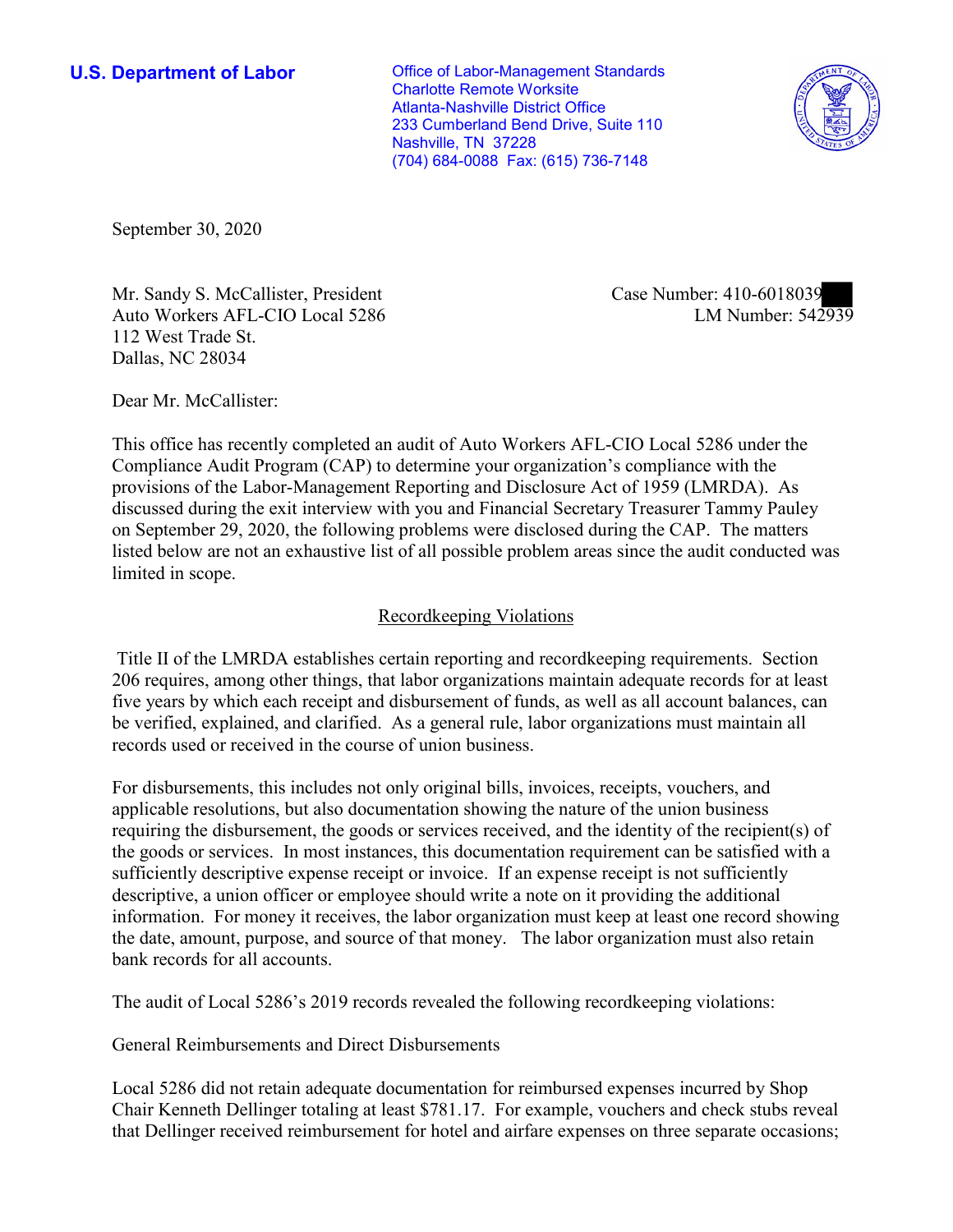however, there was no supporting documentation such a receipt or invoice for the reimbursed expense.

Local 5286 did not retain adequate documentation for direct disbursements for airfare, hotels, lost time reimbursements to Daimler, conference registration fees, and charitable donations totaling at least [\\$59,450.00](https://59,450.00). For example, vouchers and check stubs reveal that Local 5286 made several charitable donations, but failed to obtain a receipt or letter verifying that the donation was received. Additionally, Local 5286 used the Visa debit card to purchase airline tickets and pay hotel expenses, but did not maintain itemized receipts or invoices regarding the airline tickets or hotel charges.

 who are required to sign your union's LM report, are responsible for properly maintaining union As noted above, labor organizations must retain original receipts, bills, and vouchers for all disbursements. The president and treasurer (or corresponding principal officers) of your union, records.

 Based on your assurance that Local 5286 will retain adequate documentation in the future, OLMS will take no further enforcement action at this time regarding the above violations.

## Reporting Violations

December 31, 2019, was deficient in that: The audit disclosed a violation of LMRDA Section 201(b), which requires labor organizations to file annual financial reports accurately disclosing their financial condition and operations. The Labor Organization Annual Report Form LM-2 filed by Local 5286 for the fiscal year ended

Disbursements to Officers and Employees (LM-2)

 11 (All Officers and Disbursements to Officers). It appears that the local erroneously reported Local 5286 did not include some indirect disbursements made for business expenses incurred while conduction union business using the Visa debit card totaling at least \$[1,695.90](https://1,695.90) in Schedule these payments in Schedules 15 through 19.

 The union must report in Column F of Schedules 11 and 12 (Disbursements for Official Schedules 11 and 12 indirect disbursements made to another party (such as a credit card Schedules 15 through 19 indirect disbursements for business expenses union personnel incur for Business) direct disbursements to officers and employees for reimbursement of expenses they incurred while conducting union business. In addition, the union must report in Column F of company) for business expenses union personnel incur. However, the union must report in transportation by public carrier (such as an airline) and for temporary lodging expenses while traveling on union business. The union must report in Column G (Other Disbursements) of Schedules 11 and 12 any direct or indirect disbursements to union personnel for expenses not necessary for conducting union business.